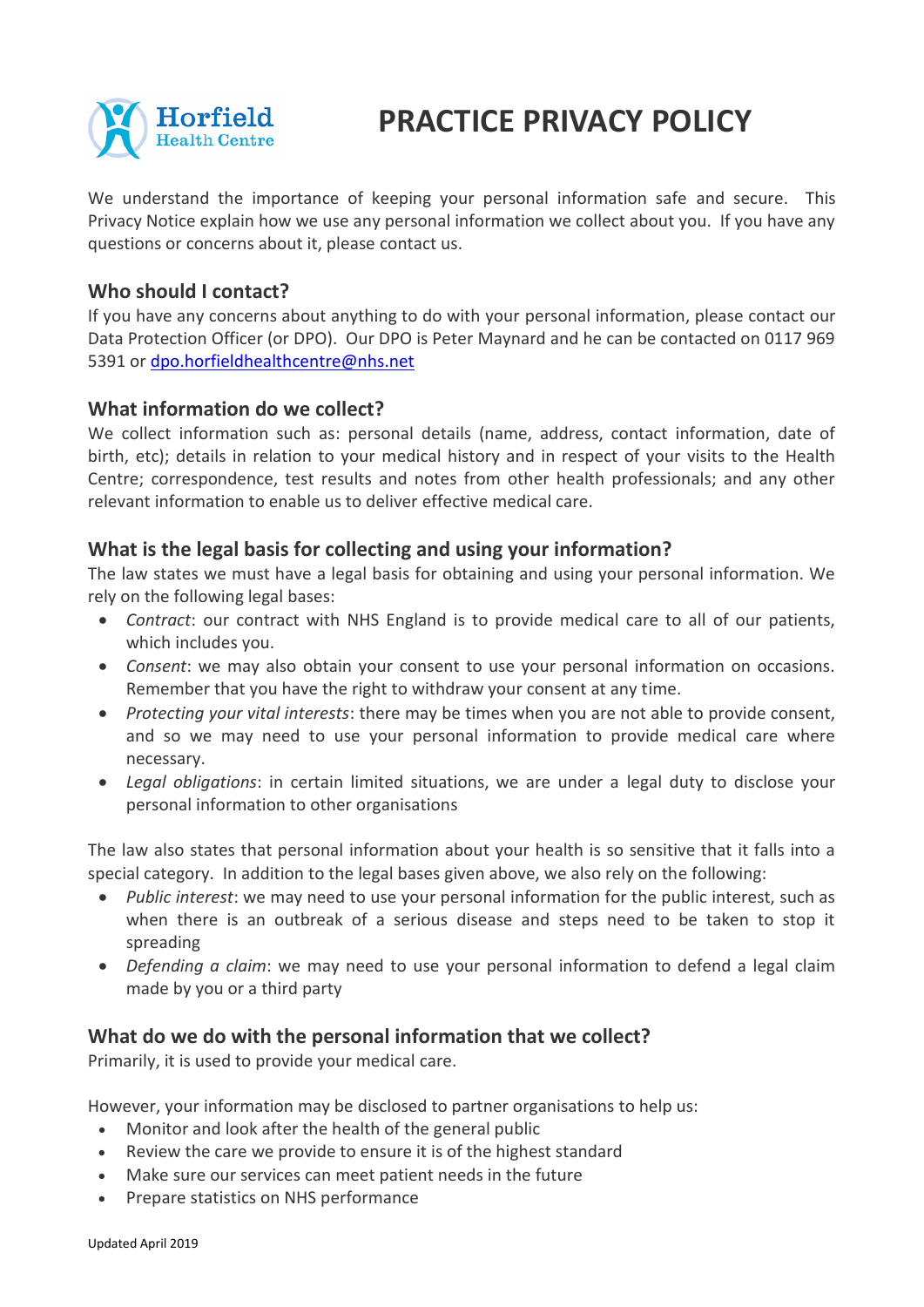- Conduct health research and development
- Audit NHS accounts and services
- Teach and train healthcare professionals
- Pay your GP, dentist and hospital for the care they provide
- Investigate complaints, legal claims or untoward incidents

Some of this information will be held centrally, but where it is used for statistical purposes, stringent measures are taken to ensure that individual patients cannot be identified. Anonymous statistical information may also be passed to organisations with a legitimate interest, including universities, community safety units, drug companies and research institutions.

Where it is not possible to use anonymised information, personally identifiable information may be used for essential NHS purposes. This will only be done with your consent, unless the law requires information to be passed on in any event. You will be specifically asked for consent if there is a proposal to use your records for education or research projects.

We will not disclose your information to third parties without your permission unless there are exceptional circumstances, such as when the health or safety of others is at risk or where the law requires information to be passed on. Anyone who receives information from us is also under a legal duty to keep it confidential.

We are required by law to report certain information to the appropriate authorities. Examples of when we must pass information on include notification of births and deaths; where we encounter infectious diseases, which may endanger the safety of others; and where a court order has been made.

#### **Who are our partner organisations?**

You may be receiving care from other people as well as the NHS. We may need to share some information about you to others involved in your care when it is in your best interests to do so. The principal organisations are:

- NHS England
- NHS Trusts, including Primary Care Trusts and Hospitals
- GP's
- Dentists
- Ambulance Service
- Social Services
- Education Services
- Strategic Health Authorities.

Your information may also be shared with local authorities, prison liaison, voluntary sector providers and private sector providers. This sharing would be subject to strict agreements called "Information sharing protocols".

#### **Do I have any choice in the matter?**

Yes you do. If you do not want your data to be used in this way, then you can opt out. If you do opt out, then we will still use your personal information to provide your individual medical care.